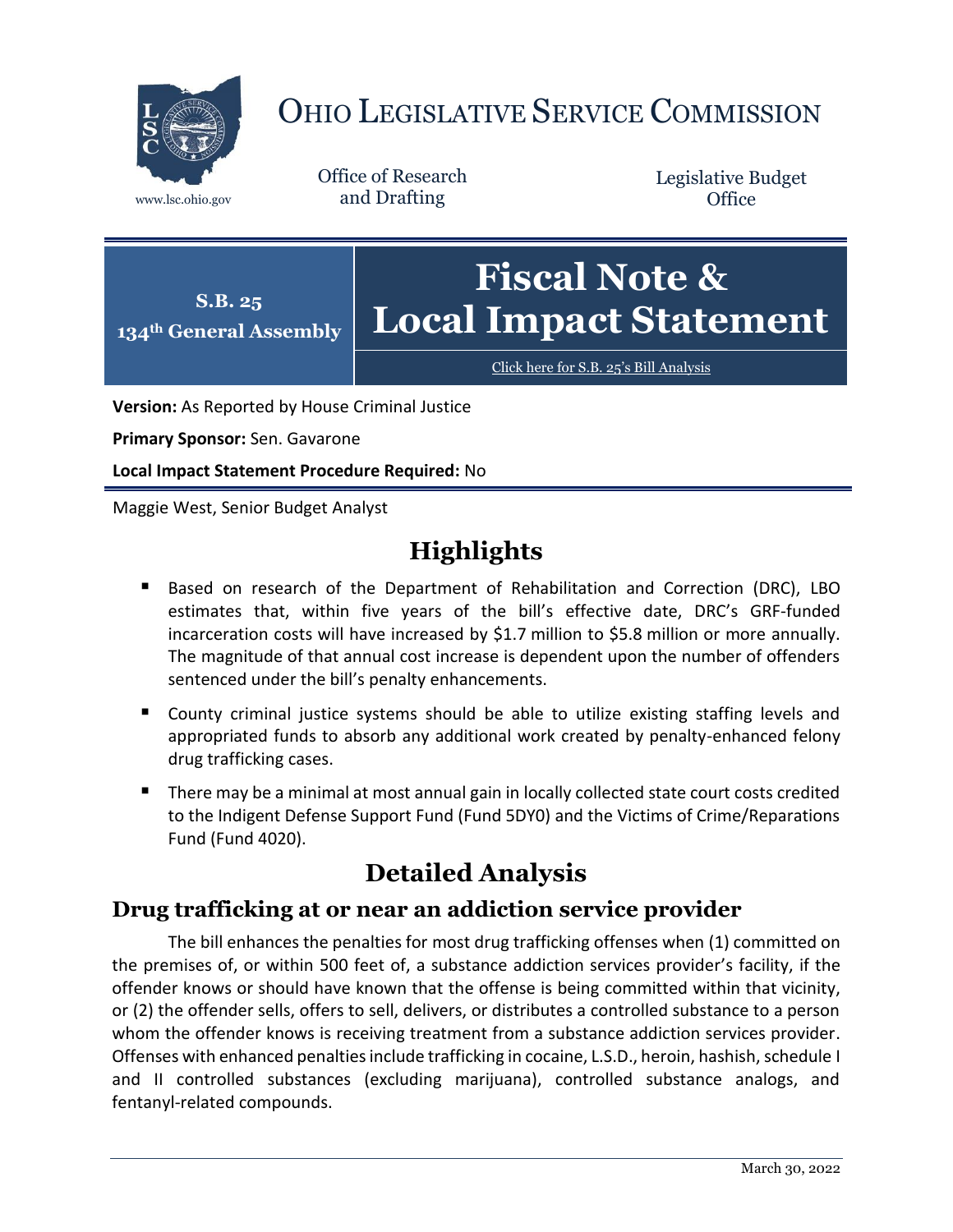#### **Felony drug trafficking offenses**

The bill enhances penalties for felony-level offenses of aggravated trafficking and trafficking, each with sentencing variations based on the type and amount of the controlled substances involved. Table 1 below shows the number of offenders committed annually to prison for felony trafficking in drugs, as reported by the Department of Rehabilitation and Correction (DRC) for FY 2016 through FY 2020. On average, 9.8% of the commitments in each year were for drug trafficking with potentially elevated penalties under the bill. The subset of violations committed in the vicinity of a substance addiction service provider or a recovering addict is not information tracked in DRC's inmate databases.

| <b>Table 1. Number of Prison Commitments for Felony</b><br>Drug Trafficking Offenses, FY 2016-FY 2020 |        |        |        |        |        |
|-------------------------------------------------------------------------------------------------------|--------|--------|--------|--------|--------|
| <b>Offense</b>                                                                                        | 2016   | 2017   | 2018   | 2019   | 2020   |
| <b>Trafficking in Drugs</b>                                                                           | 1,948  | 1,792  | 1,719  | 1,831  | 1,400  |
| <b>Total Commitments</b>                                                                              | 20,109 | 19,340 | 18,249 | 17,126 | 13,913 |

The principal fiscal effect of these penalty enhancements is likely to be a steady increase over a period of several years in the GRF funding that DRC expends annually on institutional operations. The magnitude of that annual increase will be dependent upon the number of offenders committing certain drug trafficking offenses in the vicinity of a substance addiction services provider or a recovering addict. In effect, by extending prison stays beyond what the amount of time served otherwise would have been under current law, the bill will trigger a "stacking effect." This term refers to the increase in the prison population that occurs as certain offenders currently serving time stay in prison longer while the number of new offenders entering the prison system does not decrease. This "stacking" process will stabilize when the number of offenders who begin serving their additional time as part of the penalty enhancements in the bill is about the same as the number leaving prison after serving their additional time.

Additionally, some number of offenders may be sentenced to prison under the bill that otherwise may have been sanctioned locally at county expense. As an example, trafficking in cocaine in an amount greater than or equal to 10 grams but less than 20 grams is a third degree felony under current law and according to sentencing guidelines there is a presumption of prison time. Under the bill, this offense elevates to a second degree felony with a mandatory minimum prison term of 2, 3, 4, 5, 6, 7, or 8 years. On average, a second degree felony drug offender serves about 1.6 years longer than a third degree felony drug offender does.<sup>1</sup>

 $\overline{a}$ 

<sup>&</sup>lt;sup>1</sup> Average time served data do not reflect the felony sentencing law changes implemented by the Reagan Tokes Act, S.B. 201 of the 132<sup>nd</sup> General Assembly, which apply to crimes committed on or after March 22, 2019, and include both a minimum term defined in statute and maximum term equal to the minimum term plus 50% of the minimum term for qualifying offenses.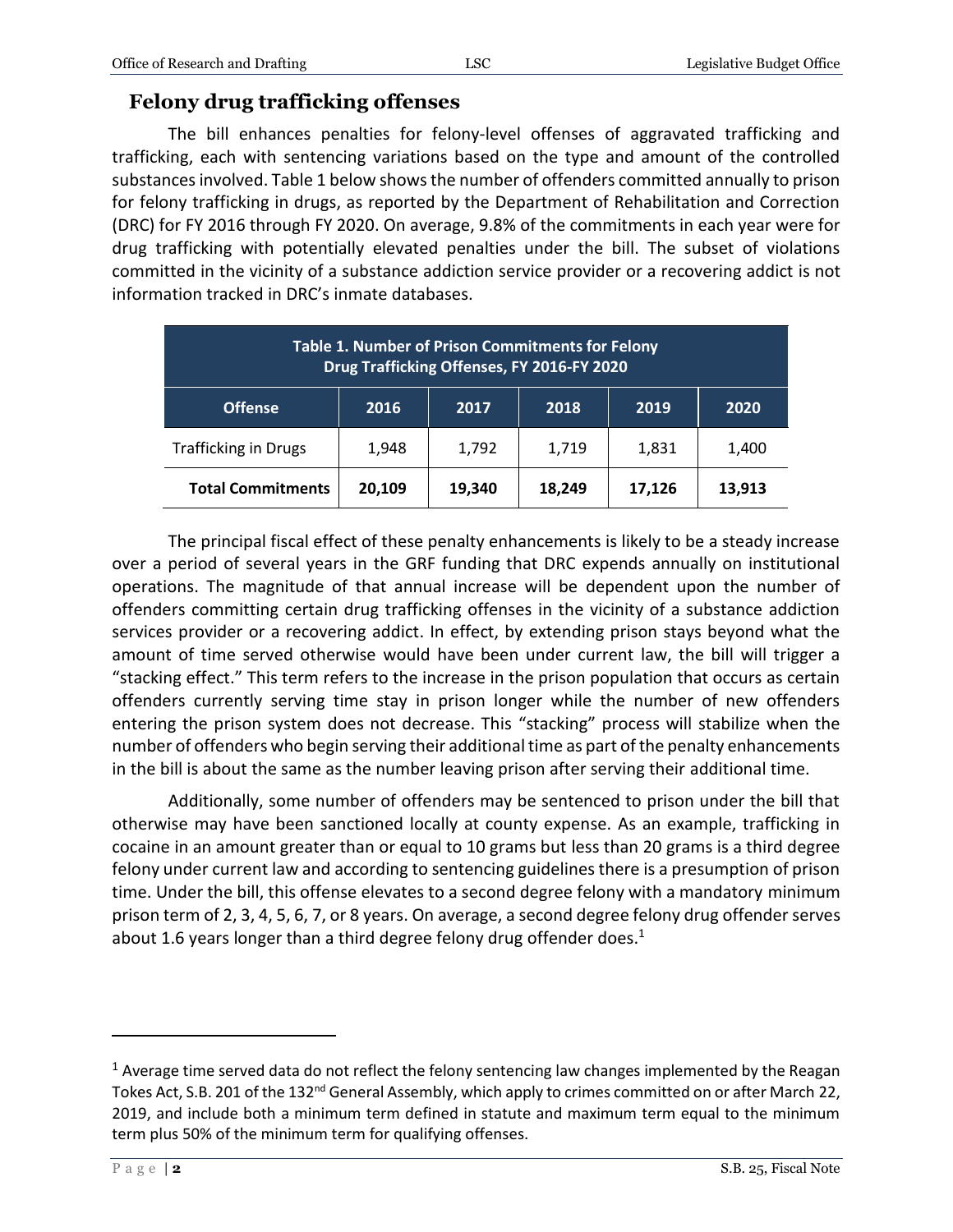Table 2 below shows the average time served by all drug offenders released from prison in calendar year (CY) 2016, as reported by DRC. The average time served for all felony drug offenders was 1.6 years.

| Table 2. Average Time Served, CY 2016 |                                        |  |  |  |
|---------------------------------------|----------------------------------------|--|--|--|
| <b>Drug Offense Level</b>             | <b>Average Time Served</b><br>in Years |  |  |  |
| Felony 1                              | 5.65                                   |  |  |  |
| Felony 2                              | 3.49                                   |  |  |  |
| Felony 3                              | 1.84                                   |  |  |  |
| Felony 4                              | 1.14                                   |  |  |  |
| Felony 5                              | 0.69                                   |  |  |  |
| All drug offenses                     | 1.62                                   |  |  |  |

Generally, the bill elevates drug trafficking offenses by one degree, which using the timeserved data, suggests the following potential outcomes:

- Elevating an offense from a fifth degree felony (0.69 years average time served) to a fourth degree felony (1.14 years average time served) increases the average time served by 5.4 months.
- Elevating an offense from a fourth degree felony (1.14 years average time served) to a third degree felony (1.84 years average time served) increases the average time served by 8.4 months.
- Elevating an offense from a third degree felony (1.84 years average time served) to a second degree felony (3.49 years average time served) increases the average time served by 19.8 months.
- Elevating an offense from a second degree felony (3.49 years average time served) to a first degree felony (5.65 years average time served) increases the average time served by 25.9 months.

Under the bill, the average time served for the lowest level offenders increases by approximately 5.4 months, or 164 days, and the average time served for those moving from a second to a first degree felony increases by 25.9 months, or 788 days. Using the annual daily cost per inmate for FY 2020, the increases in time served potentially cost the state between \$13,730 (\$83.72 average daily cost x 164 days) and \$65,971 (\$83.72 average daily cost x 788 days) per inmate for the increased length of stay based on average time served.

Based on its research into selected inmate files, DRC expected the "As Introduced" version of the bill to create the need for between 109 and 380 additional beds annually overall, with half of that increase realized within the first five years following its effective date. LBO estimated the annual cost of these additional beds five years following enactment at \$1.7 million (55 beds x